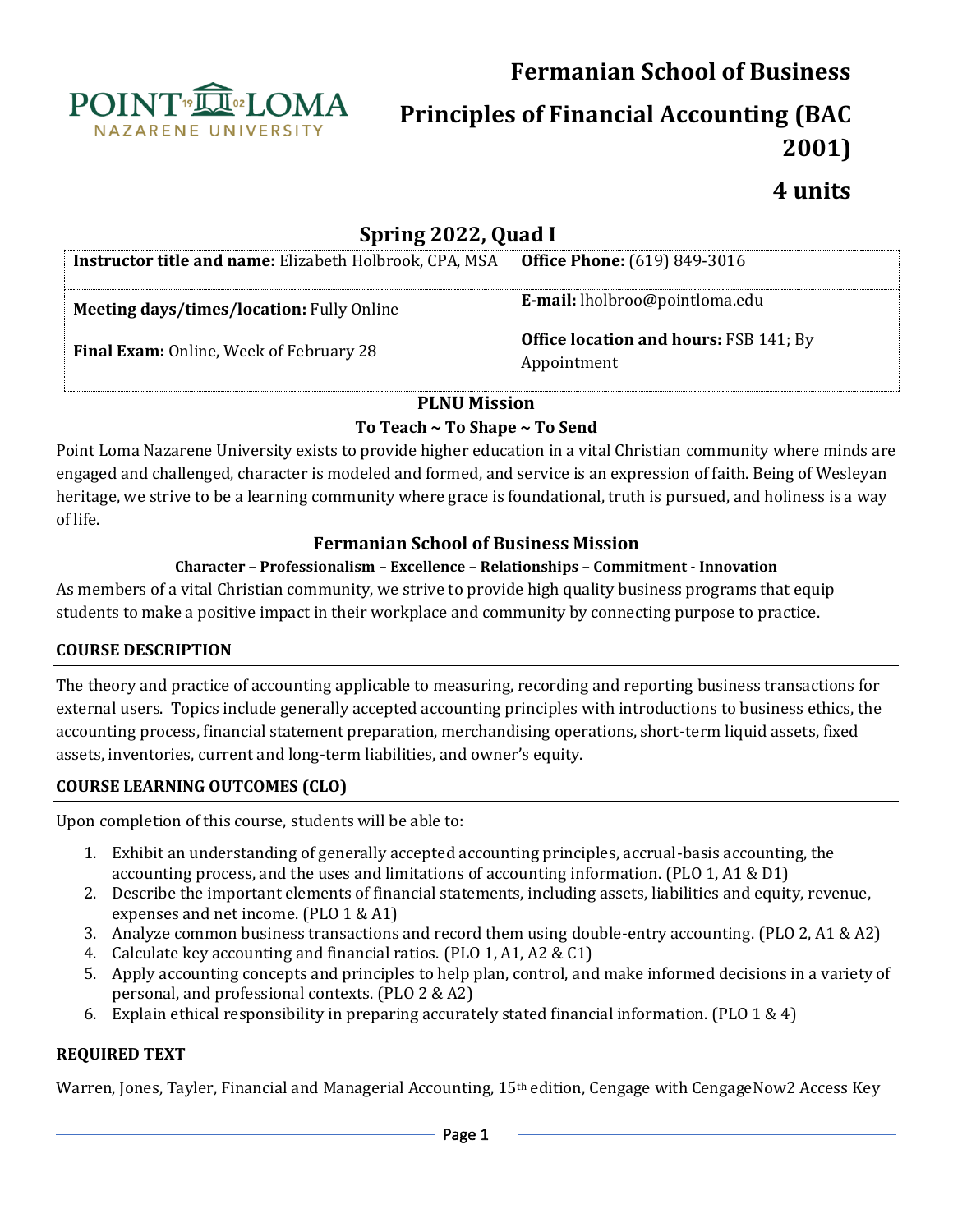We will be using the CengageNOWv2 online access for this course. Instructions for accessing and registering for our course in Cengage are as follows:

- 1. Go to [https://www.cengage.com/dashboard/#/course-confirmation/E-Y84E644MX8YSE/initial-course](https://www.cengage.com/dashboard/#/course-confirmation/E-Y84E644MX8YSE/initial-course-confirmation)[confirmation](https://www.cengage.com/dashboard/#/course-confirmation/E-Y84E644MX8YSE/initial-course-confirmation)
- 2. If you already have an access code, register with that code.
- 3. If you do not already have an access code, purchase an access code online and register for the class.

#### **COURSE CREDIT HOUR INFORMATION**

In the interest of providing sufficient time to accomplish the stated Course Learning Outcomes, this class meets the PLNU credit hour policy for a 4-unit class delivered over 8 weeks. Specific details about how the class meets the credit hour requirement can be provided upon request.

#### **ASSESSMENT**

The approximate available point distribution is as follows:

| Midterms ( $2 \text{ } @$ 100 points per exam) | 200   |
|------------------------------------------------|-------|
| Final Exam (Comprehensive)                     | 200   |
| <b>Annual Report Project</b>                   | 25    |
| Quizzes (Pre-Lecture)                          | 130   |
| Homework Assignments (Post-Lecture)            | 260   |
| <b>Discussion Board Posts</b>                  | -80   |
| Canvas Studio Interactions                     | 105   |
| Total approximate points available             | 1,000 |

**Midterms & Final Exam:** The exams will be taken on Canvas using Honorlock, which is an academic honesty software. You must have Google Chrome installed on your computer and as the browser that you use when you take this exam. You must also have a webcam on your computer, as Honorlock requires this to proceed with the exam. There will be an Honorlock practice on Canvas before the first exam so that you can make sure the system is working. On the Midterms, questions may include Multiple-Choice or Problems based on text material, quizzes, lecture videos and homework assignments. The final exam will be comprehensive. Each midterm exam is worth 100 points and the final exam is worth 200 points.

**Annual Report Project:** Students will choose a company, look up that company's financial statements and answer some questions related to the financial statements. More details and project instructions will be provided on Canvas. The annual report project is worth 25 points.

**Quizzes:** Quizzes on chapter material will be due at the beginning of each chapter and completed through the CengageNOWv2 website. No makeup quizzes will be given, and late submissions will not be accepted. Quiz scores are worth 10 points per chapter.

**Homework:** Homework assignments consist of questions and problems from the end of each chapter and will reinforce the most important chapter points. Submit only your own original work for homework. Homework will be completed and submitted through the CengageNOWv2 website. Late homework assignments will receive 50% credit, but no homework will be accepted after the exam on the chapter material. Homework is worth 20 points per chapter. Each homework assignment, upon transfer to Canvas, will receive a 10% (2 point) increase in score.

**Discussion Board Posts:** Students will spend time every couple of weeks participating in online discussions. These discussions will mostly be course reflections to check in on what you are understanding and what you are struggling with, as well as what you need to do going forward. You are required to provide an initial post and two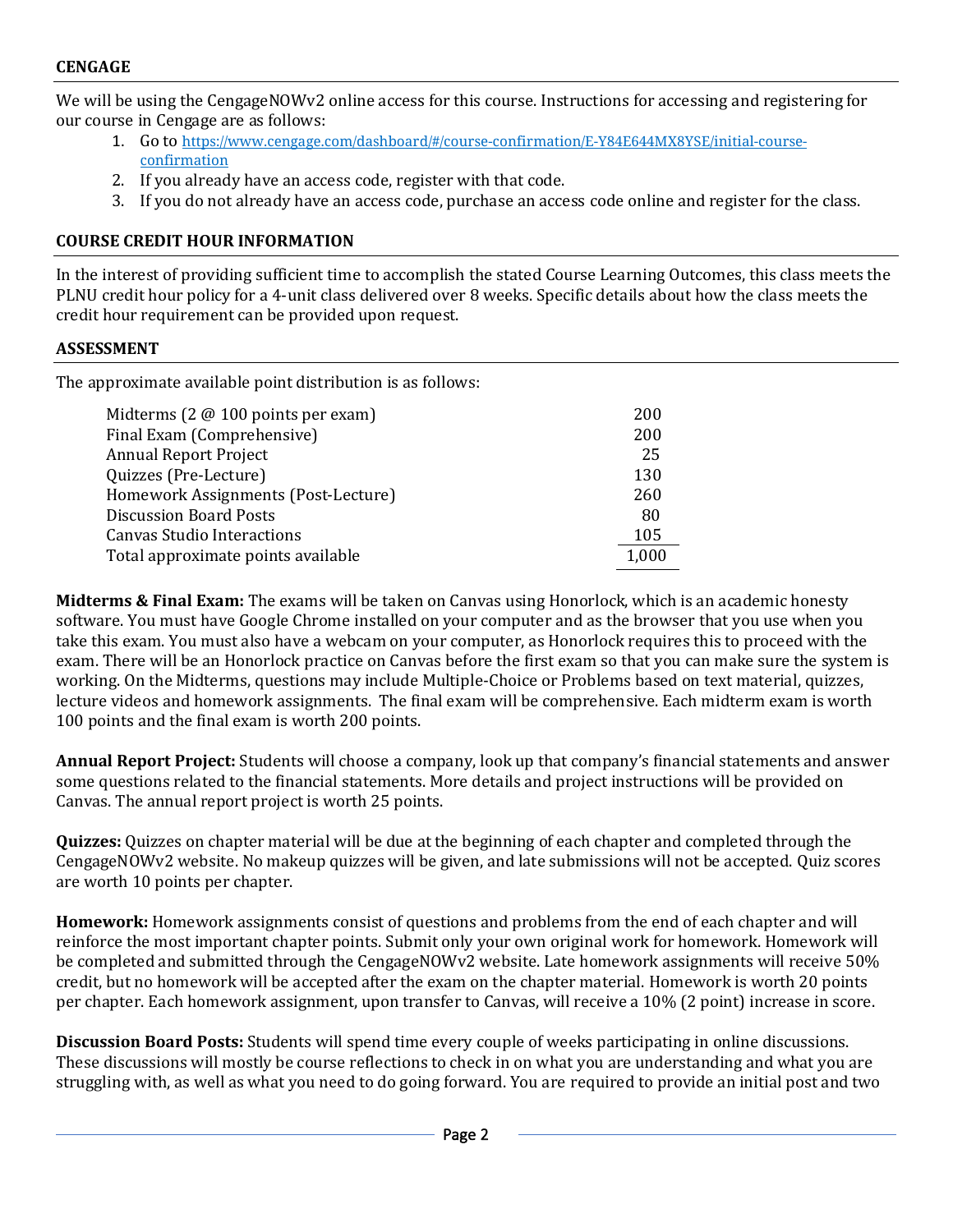responses to the provided prompt. Late discussion board posts will only be eligible for 50% credit. Discussion boards are worth 20 points each, 10 for the initial post and 10 for the responses.

**Canvas Studio Interactions:** Each week there will be videos where I review the homework problems on Canvas Studio. Students will be required to interact in some way with at least two those videos to receive credit of 15 points per week. Students must ask a question, comment on something in the video, answer another student's question or make a suggestion for how I could improve the next video.

# **GRADING**

| <b>Percent Grade</b> |    | Percent Grade |           | Percent Grade   |       |
|----------------------|----|---------------|-----------|-----------------|-------|
| 93.0-100             |    | 180.0-82.9    | <b>B-</b> | 67.0-69.9       | D+    |
| 90.0-92.9            | А- | 177.0-79.9    | C+        | $ 63.0 - 66.9 $ |       |
| 87.0-89.9            | B+ | 173.0-76.9    |           | 60.0-62.9       | $D -$ |
| 83-86.9              | B  | 70.0-72.9     | C-        | $0.0 - 59.9$    | F     |

Students will be evaluated based on the following scale:

#### **INCOMPLETES AND LATE ASSIGNMENTS**

All assignments are to be submitted/turned in by the beginning of the class session when they are due—including assignments posted in Canvas and on Cengage.

# **STATE AUTHORIZATION**

State authorization is a formal determination by a state that Point Loma Nazarene University is approved to conduct activities regulated by that state. In certain states outside California, Point Loma Nazarene University is not authorized to enroll online (distance education) students. If a student moves to another state after admission to the program and/or enrollment in an online course, continuation within the program and/or course will depend on whether Point Loma Nazarene University is authorized to offer distance education courses in that state. It is the student's responsibility to notify the institution of any change in his or her physical location. Refer to the map on [State Authorization](https://www.pointloma.edu/offices/office-institutional-effectiveness-research/disclosures) to view which states allow online (distance education) outside of California.

#### **PLNU ATTENDANCE AND PARTICIPATION POLICY**

Regular and punctual attendance at all **synchronous** class sessions is considered essential to optimum academic achievement. If the student is absent for more than 10 percent of class sessions (virtual or face-to-face), the faculty member will issue a written warning of de-enrollment. If the absences exceed 20 percent, the student may be deenrolled without notice until the university drop date or, after that date, receive the appropriate grade for their work and participation. In some courses, a portion of the credit hour content will be delivered **asynchronously** and attendance will be determined by submitting the assignments by the posted due dates. See [ADC Academic](https://catalog.pointloma.edu/content.php?catoid=54&navoid=3033#acadhonesty)  [Policies in the Graduate and Professional Studies Catalog.](https://catalog.pointloma.edu/content.php?catoid=54&navoid=3033#acadhonesty) If absences exceed these limits but are due to university excused health issues, an exception will be granted.

*Asynchronous Attendance/Participation Definition:* A day of attendance in asynchronous content is determined as contributing a substantive note, assignment, discussion, or submission by the posted due date. Failure to meet these standards will result in an absence for that day. Instructors will determine how many asynchronous attendance days are required each week.

Students taking online courses are expected to attend each week of the course. Attendance is defined as participating in an academic activity within the online classroom which includes posting in a graded activity in the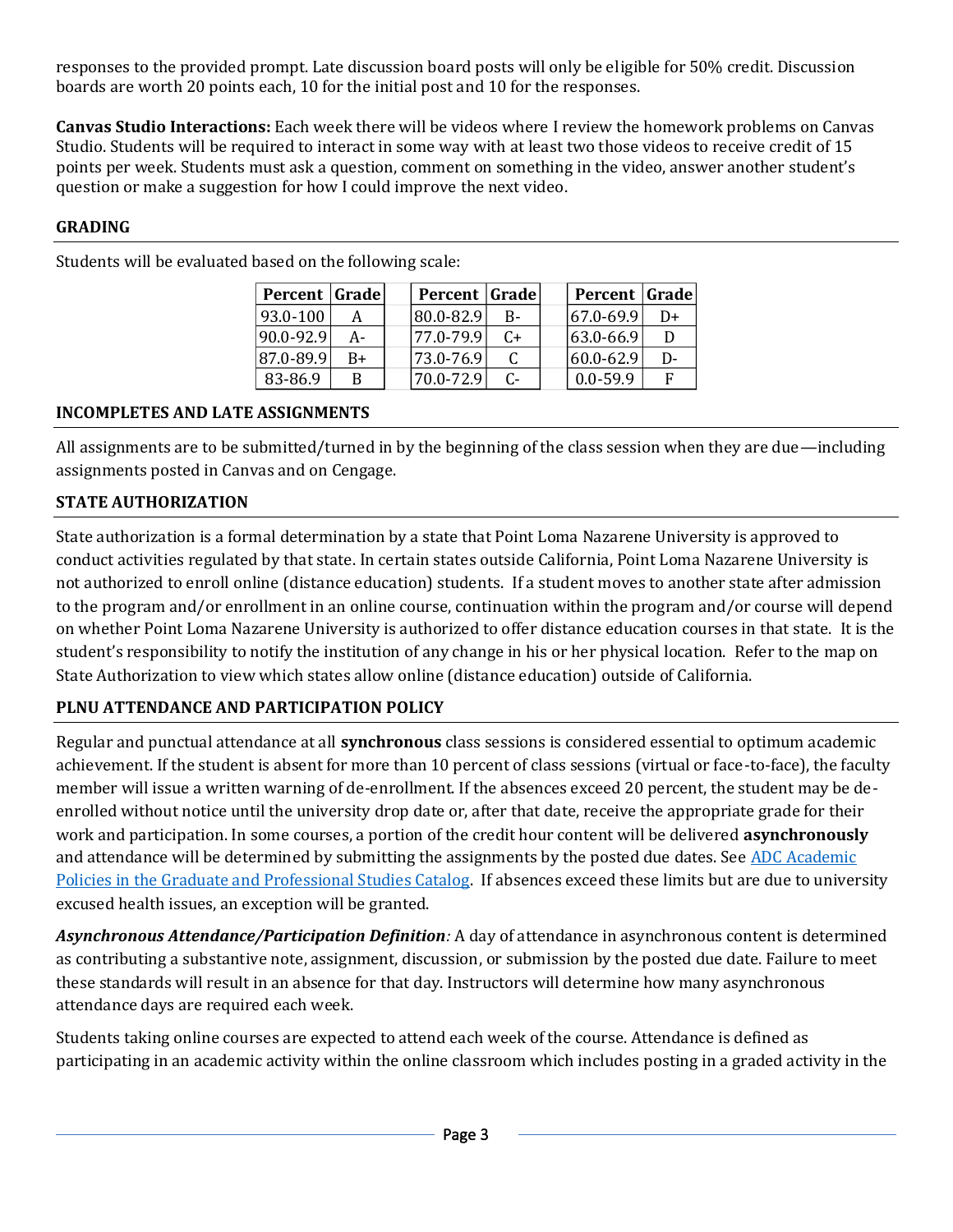course. (Note: Logging into the course does not qualify as participation and will not be counted as meeting the attendance requirement.)

Students who do not attend at least once in any 3 consecutive days will be issued an attendance warning. Students who do not attend at least once in any 7 consecutive days will be dropped from the course retroactive to the last date of recorded attendance.

Students who anticipate being absent for an entire week of a course should contact the instructor in advance for approval and make arrangements to complete the required coursework and/or alternative assignments assigned at the discretion of the instructor.

#### **FINAL EXAMINATION POLICY**

Successful completion of this class requires taking the final examination **on its scheduled day**. No requests for early examinations or alternative days will be approved.

#### **USE OF TECHNOLOGY**

In order to be successful in your course, you'll need to meet the minimum technology and system requirements; please refer to the *[Technology and System Requirements](https://help.pointloma.edu/TDClient/1808/Portal/KB/ArticleDet?ID=108349)* information. Additionally, students are required to have headphone speakers, microphone, or webcams compatible with their computer available to use for any online or hybrid classes. Please note that any course with online proctored exams require a computer with a camera (tablets are not compatible) to complete exams online.

Problems with technology do not relieve you of the responsibility of participating, turning in your assignments, or completing your class work.

#### **PLNU COPYRIGHT POLICY**

Point Loma Nazarene University, as a non-profit educational institution, is entitled by law to use materials protected by the US Copyright Act for classroom education. Any use of those materials outside the class may violate the law.

#### **PLNU ACADEMIC HONESTY POLICY**

Students should demonstrate academic honesty by doing original work and by giving appropriate credit to the ideas of others. Academic dishonesty is the act of presenting information, ideas, and/or concepts as one's own when in reality they are the results of another person's creativity and effort. A faculty member who believes a situation involving academic dishonesty has been detected may assign a failing grade for that assignment or examination, or, depending on the seriousness of the offense, for the course. Faculty should follow and students may appeal using the procedure in the university Catalog. See the [Academic Honesty Policy](https://catalog.pointloma.edu/content.php?catoid=54&navoid=3048#Academic_Honesty) in the Graduate and Professional Studies Catalog for definitions of kinds of academic dishonesty and for further policy information.

#### **PLNU ACADEMIC ACCOMMODATIONS POLICY**

PLNU is committed to providing equal opportunity for participation in all its programs, services, and activities. Students with disabilities may request course-related accommodations by contacting the Educational Access Center (EAC), located in the Bond Academic Center [\(EAC@pointloma.edu](mailto:EAC@pointloma.edu) or 619-849-2486). Once a student's eligibility for an accommodation has been determined, the EAC will issue an academic accommodation plan ("AP") to all faculty who teach courses in which the student is enrolled each semester.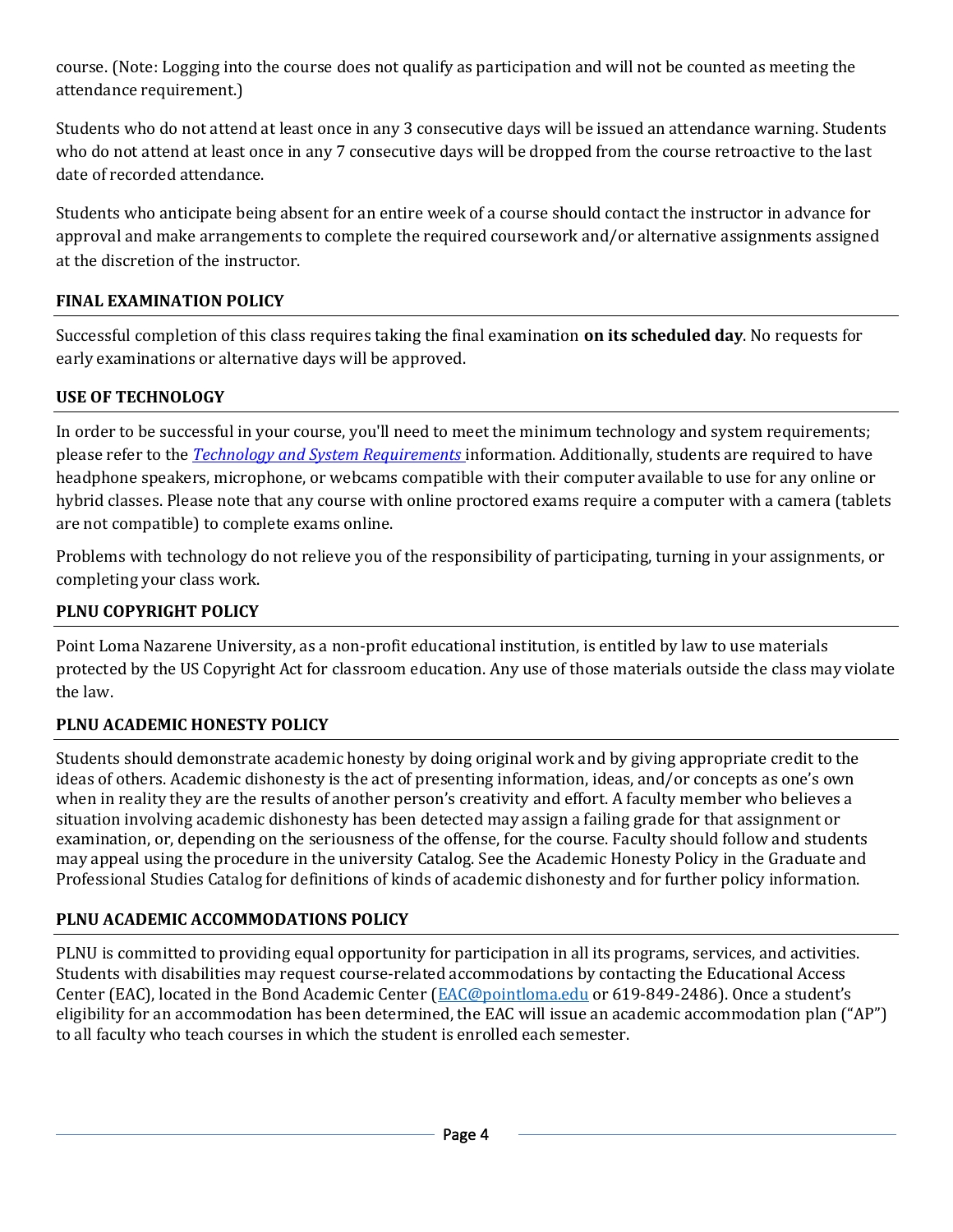PLNU highly recommends that students speak with their professors during the first two weeks of each semester/term about the implementation of their AP in that particular course and/or if they do not wish to utilize some or all of the elements of their AP in that course.

Students who need accommodations for a disability should contact the EAC as early as possible (i.e., ideally before the beginning of the semester) to assure appropriate accommodations can be provided. It is the student's responsibility to make the first contact with the EAC.

### **SPIRITUAL CARE**

At the Mission Valley (MV) campus we have an onsite chaplain, Rev. Gordon Wong, who is available during class break times across the week. If you have questions for, desire to meet or share a prayer request with Rev. Wong you can contact him directly at [mvchaplain@pointloma.edu](mailto:mvchaplain@pointloma.edu) or [gordonwong@pointloma.edu.](mailto:gordonwong@pointloma.edu) Rev. Wong's cell number is 808-429-1129 if you need a more immediate response.

In addition, on the MV campus there is a prayer chapel on the third floor which is open for use as a space set apart for quiet reflection and prayer.

#### **COURSE SCHEDULE AND ASSIGNMENTS**

See Canvas Weekly Modules for details on the course schedule and assignments.

| <b>WEEK</b>    | <b>DATE</b>              | <b>CHAPTERS</b>                    | <b>ASSIGNMENTS</b>                                                                                                                                      | <b>DUE</b>                                   |
|----------------|--------------------------|------------------------------------|---------------------------------------------------------------------------------------------------------------------------------------------------------|----------------------------------------------|
| $\mathbf{1}$   | $1/10/22 -$<br>1/14/22   | <b>INTRO &amp;</b><br>$\mathbf{1}$ | Class Introductions (Discussion Board 1)<br>Chapter 1 Reading/Quiz<br>Response to two Classmate's DB Post                                               | 1/16                                         |
| $\overline{2}$ | $1/17/22 -$<br>$1/21/22$ | 2&3                                | Chapter 1 Homework<br>Chapter 2 Reading/Quiz<br>Chapter 2 Homework<br>Chapter 3 Reading/Quiz<br>Chapter 3 Homework<br><b>Canvas Studio Interactions</b> | 1/18<br>1/18<br>1/20<br>1/20<br>1/22<br>1/22 |
| 3              | $1/24/22 -$<br>$1/28/22$ | 4 & 5                              | <b>Discussion Board Post</b><br>Chapter 4 Reading/Quiz<br>Chapter 4 Homework<br>Chapter 5 Reading/Quiz<br><b>Chapter 5 Homework</b>                     | 1/25<br>1/25<br>1/27<br>1/27<br>1/28         |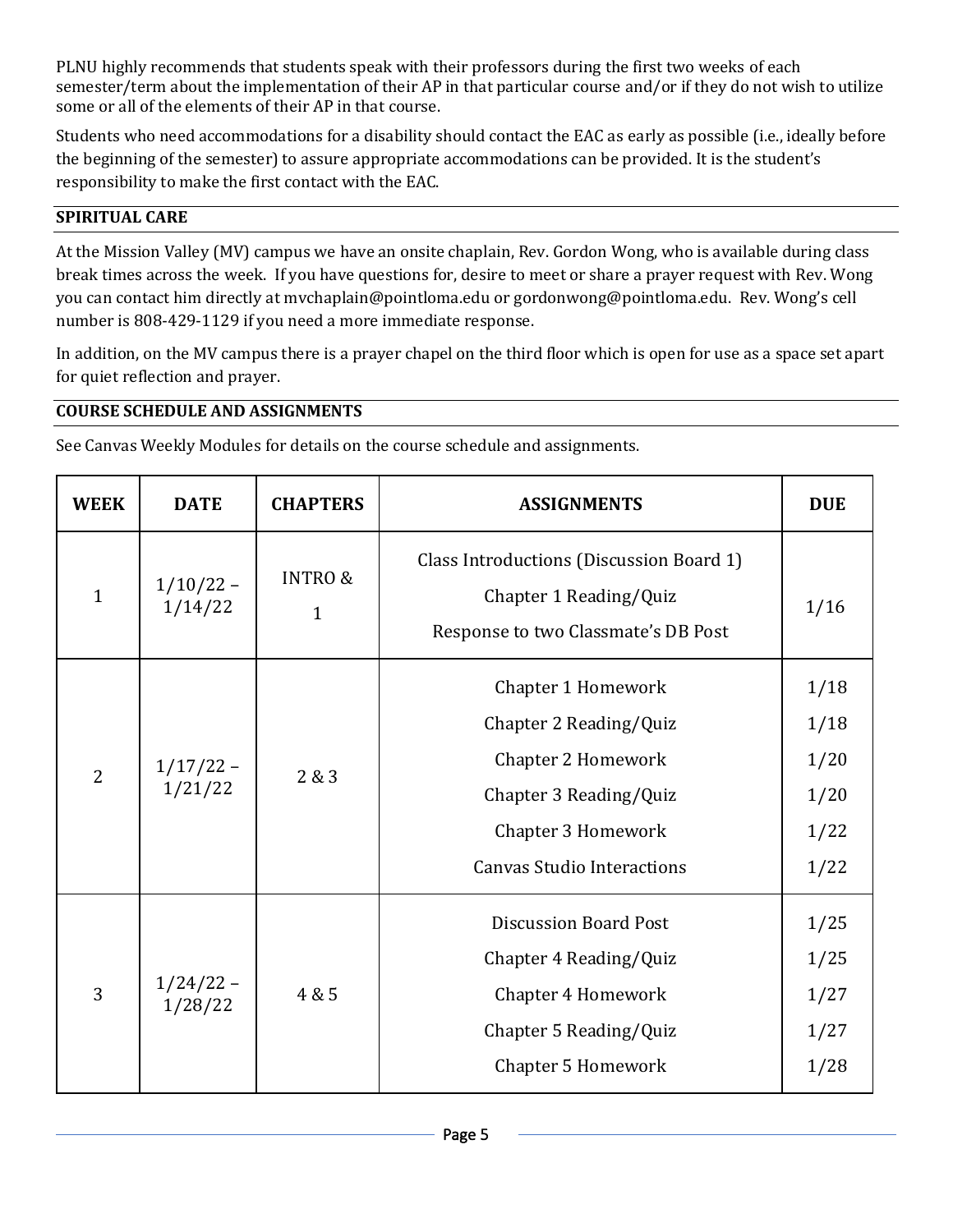|                |                                    |         | <b>Canvas Studio Interactions</b>   | 1/29 |
|----------------|------------------------------------|---------|-------------------------------------|------|
|                |                                    |         | Exam 1: Chapters 1-5                | 1/30 |
|                |                                    |         | Response to two Classmate's DB Post | 1/30 |
|                |                                    |         | Chapter 6 Reading/Quiz              | 2/1  |
|                |                                    | 6 & 7   | Chapter 6 Homework                  | 2/3  |
| 4              | $\frac{1}{31/22} - \frac{2}{4/22}$ |         | Chapter 7 Reading/Quiz              | 2/3  |
|                |                                    |         | Chapter 7 Homework                  | 2/5  |
|                |                                    |         | <b>Canvas Studio Interactions</b>   | 2/6  |
|                |                                    | 8 & 9   | <b>Discussion Board Post</b>        | 2/8  |
|                |                                    |         | Chapter 8 Reading/Quiz              | 2/8  |
|                |                                    |         | <b>Chapter 8 Homework</b>           | 2/10 |
| 5              | $2/7/22 -$<br>2/11/22              |         | Chapter 9 Reading/Quiz              | 2/10 |
|                |                                    |         | Chapter 9 Homework                  | 2/12 |
|                |                                    |         | Response to two Classmate's DB Post | 2/12 |
|                |                                    |         | <b>Canvas Studio Interactions</b>   | 2/13 |
|                |                                    | 10      | Chapter 10 Reading/Quiz             | 2/15 |
|                |                                    |         | Chapter 10 Homework                 | 2/17 |
| 6              | 2/14/22 -<br>2/18/22               |         | <b>Canvas Studio Interactions</b>   | 2/19 |
|                |                                    |         | Exam 2: Chapters 6-10               | 2/20 |
|                |                                    | 11 & 12 | Chapter 11 Reading/Quiz             | 2/22 |
|                | $2/21/22 -$<br>2/25/22             |         | Chapter 11 Homework                 | 2/24 |
|                |                                    |         | Chapter 12 Reading/Quiz             | 2/24 |
| $\overline{7}$ |                                    |         | Chapter 12 Homework                 | 2/26 |
|                |                                    |         | <b>Canvas Studio Interactions</b>   | 2/27 |
|                |                                    |         | <b>Annual Report Project</b>        | 2/27 |
|                |                                    |         |                                     |      |